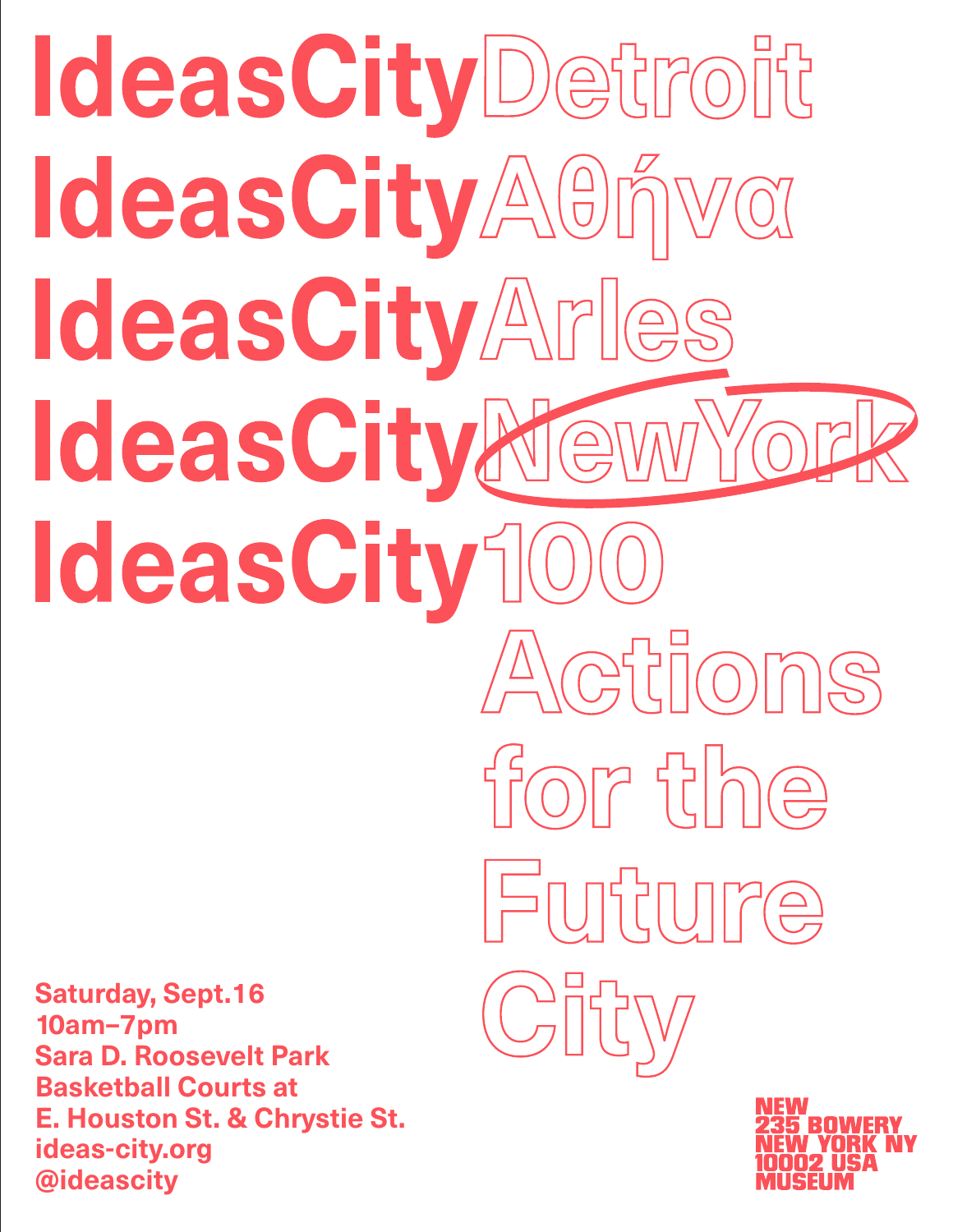**Stanton St.**



# IdeasCity NewYork

**IdeasCity is a collaborative, civic, and creative platform that starts from the premise that art and culture are essential to the future vitality of cities. This international initiative provides a forum for designers, artists, technologists, and policymakers to exchange ideas, identify challenges, propose solutions, and engage the public's participation. The initiative was co-founded by Lisa Phillips, Toby Devan Lewis Director, and Karen Wong, Deputy Director, the New Museum.** 

**Past IdeasCity programs have taken place in New York (2011, 2013, and 2015), Istanbul (2012), São Paulo (2013), Detroit (2016), Athens (2016), and Arles (2017).**

**The IdeasCity Team is Joseph Grima, Vere van Gool, Ladi'Sasha Jones, Chiara Siravo, Emma Macdonald, Nicholas Liong, and Richard Flood.**



**IdeasCity New York is located at Sara D. Roosevelt Park, on the basketball courts at E. Houston and Chrystie Streets.** 

**There are three rings of event spaces and meeting points, including:** 

#### **Forum**

**The Forum Stage will present keynote lectures, conversations, and a mayors panel.** 

#### **Assembly The Assembly Stage will host panel discussions, workshops, and debates.**

**Studio The Studio Tables will feature work by partner organizations.**

#### **A, B, C, D**

**A, B, C, and D are location points for all-day events and workshops, and meeting points for off-site walking tours.**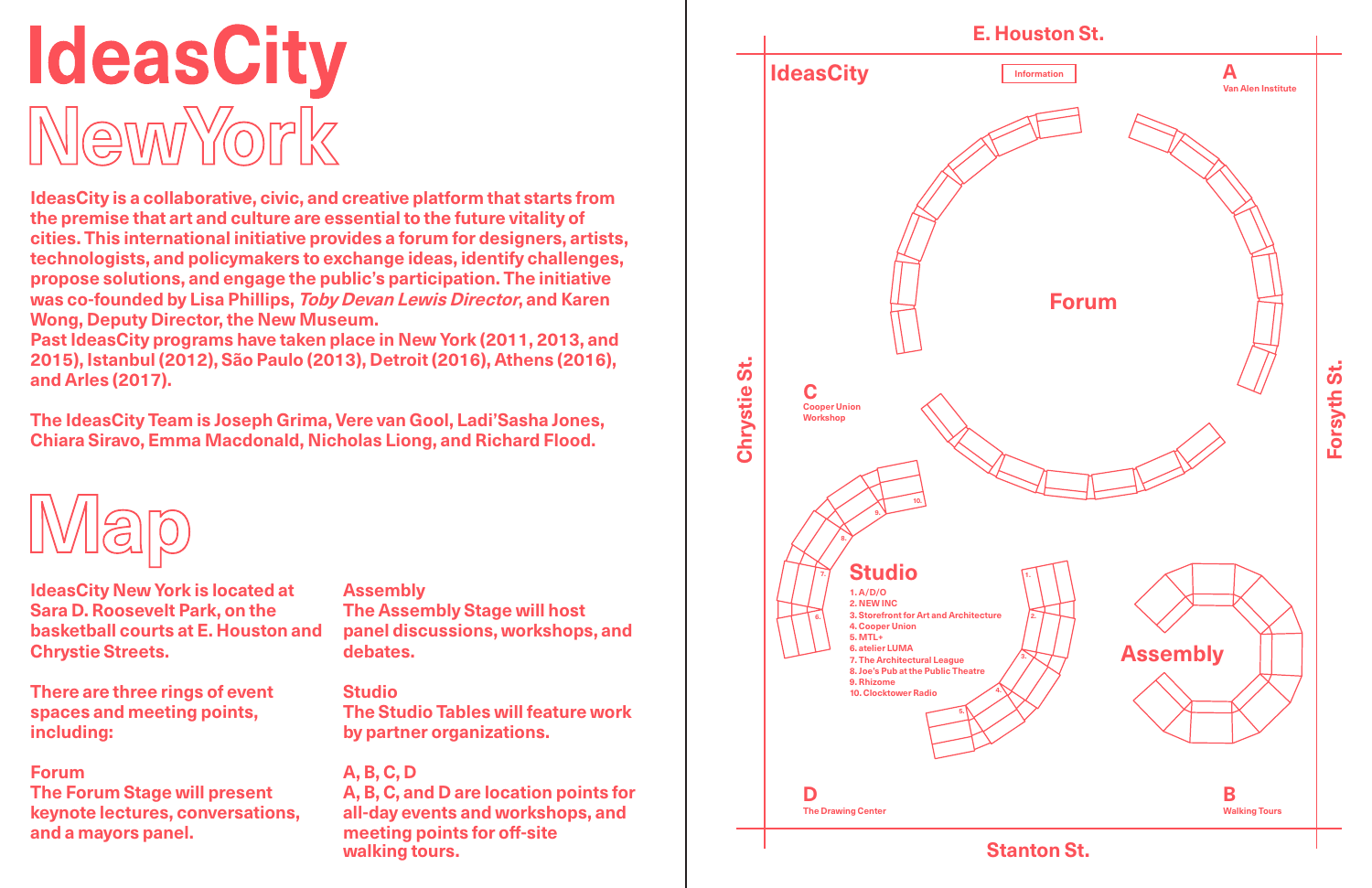## **Forum**

# **Assembly**

# **Studio / A, B, C, D**

**All Day Events**

**A Collective Publication by Manolis Daskalakis-Lemos. At point B. The Drawing Center: The Uni Project DRAW Carts. At point D.**

#### **Rain Plan**

**In the event of rain, IdeasCity New York will take place at the New Museum, 235 Bowery.**

| "Setting the Table for Tomorrow"<br>A panel discussion on the future of food with<br>Angela Dimayuga of Mission Chinese, Tanya<br>Fields of the BLK ProjeK, Chef JJ Johnson of<br><b>Ingrained Hospitality, LinYee Yuan of MOLD</b><br><b>Magazine, moderated by Jeff Gordinier, Food</b><br>and Drinks Editor at Esquire, organized by<br>Ghetto Gastro.    |                                                                                                     |
|--------------------------------------------------------------------------------------------------------------------------------------------------------------------------------------------------------------------------------------------------------------------------------------------------------------------------------------------------------------|-----------------------------------------------------------------------------------------------------|
|                                                                                                                                                                                                                                                                                                                                                              | <b>Rhizome presents: Pattern.ist</b><br>At Studio Table 9.                                          |
| <b>Reclaiming Space: Art Alliance as Defiance</b><br>With Hawa Jaan of Browntourage, Tsige<br><b>Tafesse of BUFU, Ja'Tovia Gary of New</b><br><b>Negress Film Society, and Joeonna</b><br><b>Bellorado-Samuels of We Buy Gold,</b><br>moderated by Sasha Bonét, Danielle Rosales,<br>and Adeola Naomi Aderemi of<br><b>Distinguished Diva.</b>               | "Caesar's Rebellion Pt. II"<br><b>Black Gotham walking tour with Kamau Ware</b><br>Meet at point D. |
| <b>How to Run for Mayor</b><br><b>Workshop with Ingrid LaFleur</b>                                                                                                                                                                                                                                                                                           |                                                                                                     |
| <b>In Chinatown</b><br>A conversation with Robert Lee and Mei Lum<br>of Wing on Wo & Co.                                                                                                                                                                                                                                                                     | <b>Cooper Union Collaborative Workshop</b><br>Meet at point C.                                      |
| <b>Actions for the City by IdeasCity Fellows</b><br>With Joe Ahearn, David Ayala Alfonso, Merve<br>Bedir, Eduardo Cassina, Gabriela Córdoba<br>Vivas, Kunal Gupta, Tommy Haddock, Jason<br>Hilgefort, Ekene Ijeoma, Fei Liu, Cara Michel,<br>Hakan Topal, Amira Solh, Maria Stanisheva,<br><b>Francis Tseng, Unai Reglero, and</b><br><b>Natsuko Uchino.</b> |                                                                                                     |
| <b>Independent Cultural Spaces in New York</b><br>With Joe Ahearn of Clocktower Radio, Ryan<br><b>Watson and Carrie Salter of North Brooklyn</b><br><b>Farms, and François Vaxelaire of</b><br><b>The Lot Radio</b>                                                                                                                                          |                                                                                                     |

# Schedule

|                    | <b>Forum</b>                                                                                                                                                                                                             | <b>Assembly</b>                                                                                                                                                                                                                      | Studio / A, B, C, D                                                                                                        |
|--------------------|--------------------------------------------------------------------------------------------------------------------------------------------------------------------------------------------------------------------------|--------------------------------------------------------------------------------------------------------------------------------------------------------------------------------------------------------------------------------------|----------------------------------------------------------------------------------------------------------------------------|
| 10:00am            | <b>Welcome by Tom Finkelpearl, Commissioner,</b><br><b>NYC Department of Cultural Affairs</b><br>Introduction by Lisa Phillips, Toby Devan<br>Lewis Director, New Museum, and<br><b>Joseph Grima, IdeasCity Director</b> |                                                                                                                                                                                                                                      | "The Other Side of Wall Street"<br><b>Black Gotham walking tour with Kamau Ware</b><br>Meet at point B.                    |
| 10:20am            | <b>Eric Liu, Writer and Founder of</b><br><b>Citizen University</b>                                                                                                                                                      | A conversation with IdeasCity Fellows,<br>moderated by Rory Hyde                                                                                                                                                                     |                                                                                                                            |
| 10:40am            | <b>Mel Chin, Artist</b>                                                                                                                                                                                                  |                                                                                                                                                                                                                                      |                                                                                                                            |
| 11:00am            | Kemi Ilesanmi, Community Leader and<br><b>Executive Director of The Laundromat</b><br>Project, in conversation with Karen Wong,<br><b>Deputy Director, New Museum</b>                                                    | The Rent is Too Damn High:<br><b>Real Estate Done Cooperatively</b><br>With Mara Kravitz of 596 Acres, NYC REIC,<br><b>Dahkil Hausif of Ecovillagers Cooperative,</b><br>and Nat Roe of Flux Factory, organized by<br><b>Fei Liu</b> | <b>NEW INC presents:</b><br><b>Streetmix by Lou Huang</b><br>At Studio Table 2.                                            |
| 11:20am            | <b>Tania Bruguera, Activist and Artist</b>                                                                                                                                                                               |                                                                                                                                                                                                                                      |                                                                                                                            |
| 11:40am            | <b>Trevor Paglen, Artist</b>                                                                                                                                                                                             |                                                                                                                                                                                                                                      |                                                                                                                            |
| 12:00pm            | <b>Jonathan Rose, Urban Developer and Writer</b>                                                                                                                                                                         | A workshop by Decolonize This Place<br><b>With Nitasha Dhillon and Amin Husain</b>                                                                                                                                                   | <b>Friction Atlas Studio:</b><br>A participatory intervention by Paolo Patelli<br>and Giuditta Vendrame, with Talya Chalef |
| 12:20pm            | dream hampton, Writer, Filmmaker,<br>and Organizer                                                                                                                                                                       |                                                                                                                                                                                                                                      |                                                                                                                            |
| 12:30pm            |                                                                                                                                                                                                                          |                                                                                                                                                                                                                                      | A/D/O activation<br>At Studio Table 1.                                                                                     |
| 12:40pm            | <b>IdeasCity Detroit Fellows, moderated by</b><br><b>Joseph Grima</b>                                                                                                                                                    |                                                                                                                                                                                                                                      |                                                                                                                            |
| 12:50pm            | <b>Cézanne Charles, Community Leader</b>                                                                                                                                                                                 | <b>GSAPP Debates</b>                                                                                                                                                                                                                 |                                                                                                                            |
|                    |                                                                                                                                                                                                                          | <b>Architecture vs. Policy</b><br><b>With Gabby Printz and Justin Garrett Moore</b>                                                                                                                                                  |                                                                                                                            |
|                    |                                                                                                                                                                                                                          | <b>Architecture vs. Community</b><br><b>With Benedict Clouette and Alejandra</b><br><b>Navarrete</b>                                                                                                                                 |                                                                                                                            |
|                    |                                                                                                                                                                                                                          | <b>Architecture vs. Funding</b><br><b>With Dong-Ping Wong and Naomi Hersson-</b><br><b>Ringskog</b>                                                                                                                                  |                                                                                                                            |
| 1:00pm             | Nadina Christopoulou, Anthropologist                                                                                                                                                                                     | <b>Architecture vs. Media</b><br><b>With Bika Rebek and Lindsey Wikstrom</b>                                                                                                                                                         | "Caesar's Rebellion Pt. I"                                                                                                 |
| 1:20pm             | <b>IdeasCity Athens Fellows, moderated by</b><br><b>Joseph Grima</b>                                                                                                                                                     | <b>Architecture vs. Education</b><br>With Marcelo López-Dinardi and Violet<br><b>Whitney</b>                                                                                                                                         | <b>Black Gotham walking tour with Kamau Ware</b><br>Meet at point B.                                                       |
| 1:30 <sub>pm</sub> |                                                                                                                                                                                                                          |                                                                                                                                                                                                                                      | Van Alen Institute presents:<br><b>Crossroads Conversations with Vanessa</b><br><b>Quirk of Sidewalk Labs</b>              |
| 1:40 <sub>pm</sub> | <b>Spacebuster Live Stream</b>                                                                                                                                                                                           |                                                                                                                                                                                                                                      | Meet at point A.                                                                                                           |
| 1:50 <sub>pm</sub> | <b>Bowery Poetry Slam</b>                                                                                                                                                                                                |                                                                                                                                                                                                                                      |                                                                                                                            |

| 2:00pm | <b>Julien Frydman, LUMA Arles</b>                                                                                                                                                       | "Setting the T<br>A panel discu:<br><b>Angela Dimay</b><br><b>Fields of the B</b><br><b>Ingrained Hos</b><br><b>Magazine</b> , mo<br>and Drinks Ed<br><b>Ghetto Gastro</b>      |  |
|--------|-----------------------------------------------------------------------------------------------------------------------------------------------------------------------------------------|---------------------------------------------------------------------------------------------------------------------------------------------------------------------------------|--|
| 2:10pm | <b>Henriette Waal, atelier LUMA</b>                                                                                                                                                     |                                                                                                                                                                                 |  |
| 2:20pm | <b>IdeasCity Arles Fellows, moderated by</b><br><b>Joseph Grima</b>                                                                                                                     |                                                                                                                                                                                 |  |
| 2:30pm |                                                                                                                                                                                         |                                                                                                                                                                                 |  |
| 2:40pm | <b>Rasmus Nielsen of Superflex, Art Collective</b>                                                                                                                                      |                                                                                                                                                                                 |  |
| 3:00pm | <b>Teddy Cruz and Fonna Forman, Artists and</b><br><b>Architects, UCSD Cross-Border Initiative</b>                                                                                      | <b>Reclaiming Sp</b><br>With Hawa Jaa<br><b>Tafesse of BU</b><br><b>Negress Film</b><br><b>Bellorado-Sar</b><br>moderated by<br>and Adeola Na<br><b>Distinguished</b>           |  |
| 3:20pm | <b>MTL+, Activist Collective</b>                                                                                                                                                        |                                                                                                                                                                                 |  |
| 3:30pm | <b>Eva Franch i Gilabert, Director and Chief</b><br><b>Curator of Storefront for Art and Architecture</b>                                                                               |                                                                                                                                                                                 |  |
| 3:40pm | <b>Ghetto Gastro, Culinary Collective</b>                                                                                                                                               |                                                                                                                                                                                 |  |
| 3:50pm | <b>Justin Garrett Moore, Urban Designer, Leslie</b><br>Koch, Cultural Professional, and Rosanne<br><b>Haggerty, Community Leader,</b><br>in conversation                                | <b>How to Run fo</b><br>Workshop wit                                                                                                                                            |  |
| 4:00pm |                                                                                                                                                                                         | <b>In Chinatown</b><br>A conversatio<br>of Wing on Wo                                                                                                                           |  |
| 4:20pm | <b>Ingrid LaFleur, Arts Advocate</b><br>and Politician                                                                                                                                  |                                                                                                                                                                                 |  |
| 4:30pm | <b>Mayors Panel</b><br>Kasim Reed of Atlanta, Gregor Robertson of<br>Vancouver, and Maurice Cox, former mayor<br>of Charlottesville, VA, moderated by<br><b>Majora Carter, Urbanist</b> | <b>Actions for th</b><br><b>With Joe Ahea</b><br><b>Bedir, Eduard</b><br><b>Vivas, Kunal G</b><br><b>Hilgefort, Eke</b><br>Hakan Topal,<br><b>Francis Tseng</b><br>Natsuko Uchi |  |
| 5:30pm | <b>Bowery Poetry Slam</b>                                                                                                                                                               |                                                                                                                                                                                 |  |
| 5:40pm | Kamau Ware, Historian                                                                                                                                                                   |                                                                                                                                                                                 |  |
| 5:50pm | <b>Mil M2, Art and Architecture Collective</b>                                                                                                                                          |                                                                                                                                                                                 |  |
| 6:00pm | <b>Paul Ramírez Jonas, Artist and Educator</b>                                                                                                                                          | Independent<br><b>With Joe Ahea</b><br><b>Watson and C</b><br>Farms, and Fr<br><b>The Lot Radio</b>                                                                             |  |
| 6:10pm | <b>Tatiana Bilbao, Architect</b>                                                                                                                                                        |                                                                                                                                                                                 |  |
| 6:30pm | <b>David Byrne, Musician</b>                                                                                                                                                            |                                                                                                                                                                                 |  |
| 7:00pm |                                                                                                                                                                                         |                                                                                                                                                                                 |  |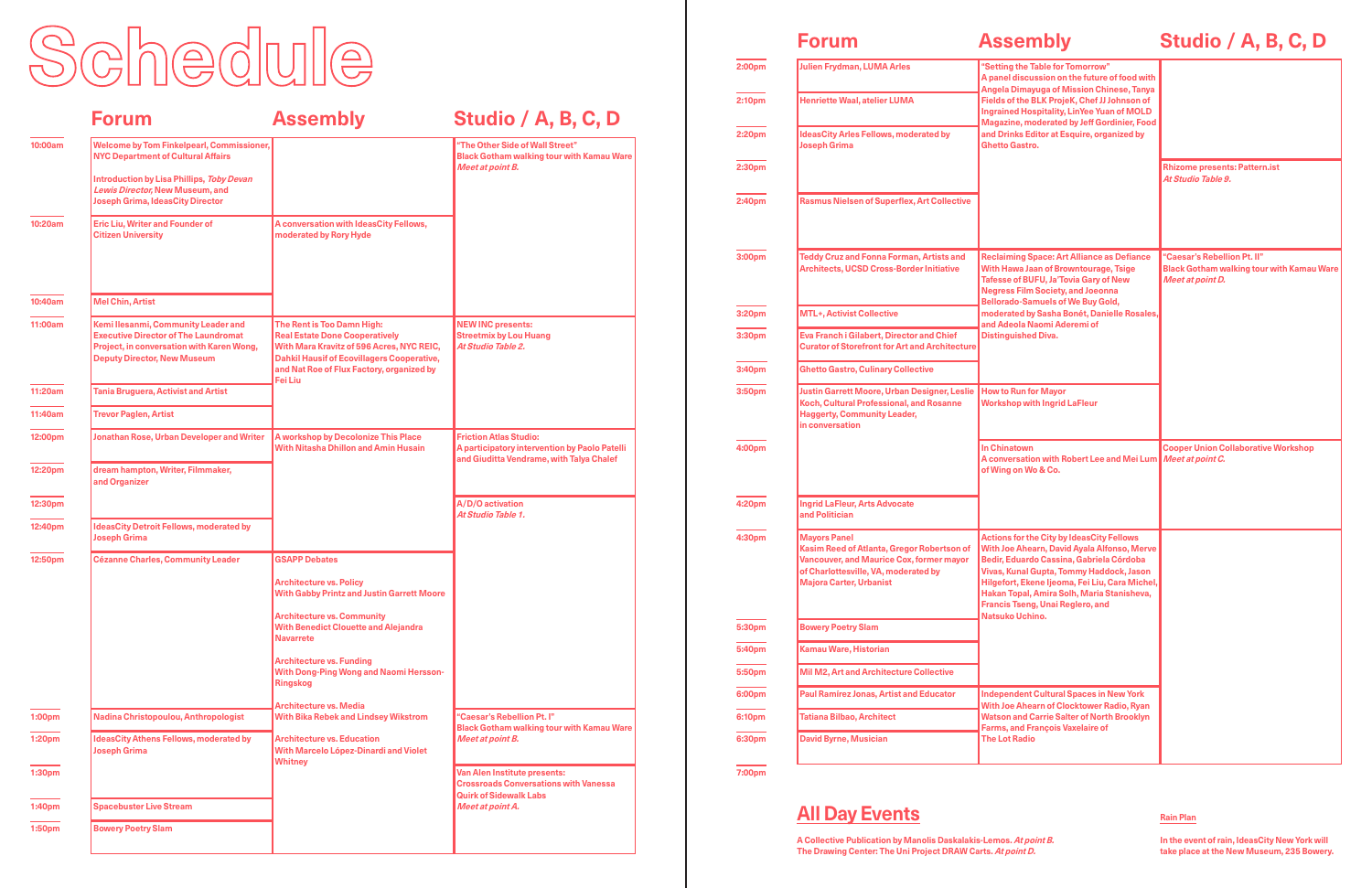**#1 Creative Space Expanding the Reach of Design A/D/O**

**#2 Publishing House Reimaging the Mediterranean in Arles Actes Sud**

**#3**

**Media Platform for Art as Activism Allied Media**

**#4**

**Amanda Williams** 

**#5**

**Empowerment Center** 

**#6 Forum for Innovative Design Futures The Architectural League**

**#7** 

**Digital Cross-Reference Archive Are.na**

**#8 Sustainable Design Lab for the Camargue atelier LUMA**

**#9**

**Color(ed) Theory #14**

**Peripheral Urban Trails Baptiste Lanaspeze**

**#10**

**Histories Bouchra Khalili**

**in Athens for Africans Worldwide Anasa Cultural Center #16 Reasons to Be** 

**#11 A Play for Poetic Justice Bowery Poetry Club**

**#12 Design and** 

**Implementation of Public Policy Strategies Cézanne Charles**

**#13**

**From Hotel to Refugee Shelter, Reinventing Spaces in Athens**

**City Plaza**

**Digital Radio Platform Clocktower Radio**

**Mapping Refugee Oral e-flux Architecture**

**#15 Social Learning and Education Cooper Union**

**Cheerful David Byrne #17**

**Activist Movement Decolonize This Place**

**#18**

**Public Drawing as Urban Intervention**

**The Drawing Center #19**

**An Alternative Future for Detroit dream hampton**

**#20**

**of Public Space**

**#21 A Citizen's Guide to Making Change** 

**Happen Eric Liu**

> **#22 Furniture Floyd Detroit**

**#23 Food Directory in Detroit FoodLab Detroit**

#### **#24**

**Culinary Platform for Community Empowerment Ghetto Gastro**

**Writing as the Future #29**

#### **#25**

**Sustainable Housing and Environmental Leadership Gregor Robertson**

## **#26**

**Tools for Urban Waste Management GrowNYC**

## **#27**

**Adaptable, Low-Waste Wetland Tools for #32 Climate Change IdeasCity Arles Fellows**

**Collaborative Platform for Emerging Alumni Columbia University GSAPP**

#### **#28**

**From Vacant Lots to "Lots of Art" The Heidelberg Project**

**Cross-Neighborhood Food Market Hester Street Fair** 

**#30**

**4D Art Space Hito Steyerl**

**#31 Cooperative for Lifelong Learning IdeasCity Arles Fellows**

**#33 New Rental Policies for Arles IdeasCity Arles Fellows**

**#34 3D-Printed UNESCO Monuments IdeasCity Arles Fellows**

**#35 Winterschool of the Deltas IdeasCity Arles Fellows**

**#36 Inner City Garden for Healing and Hybridity IdeasCity Athens Fellows**

#### **#37 Tarps as a**

**Public Space IdeasCity Athens Fellows**

**#38 Protecting Informal Gathering in the City IdeasCity Athens Fellows**

Dynasty **The Bowery Hotel The Standard, East Village The James New York-Soho**

#### **#39 A Temporary Agency for Shelter IdeasCity Athens Fellows**

# **#40**

**Media Intervention for Apathy IdeasCity Athens Fellows**

# **#41**

**Mobilizing Potential Grassroots Directory IdeasCity Athens Fellows**

# **#42**

**Arts Permits for Young Cultural Producers IdeasCity Detroit Fellows**

# **#43**

**Desert Storm Food Plugin IdeasCity Detroit Fellows**

# **#44**

**Black Bottom Not Forgotten Monuments IdeasCity Detroit Fellows**

# **#45**

**O'Shea Park Solar Array IdeasCity Detroit Fellows**

# **#46**

**How to Run for Mayor Ingrid LaFleur**

# **#47**

**Performance Venue Supporting Emerging Artists Joe's Pub at the Public Theater**

# **#48**

**Investigating Migratory Diasporas John Akomfrah**

**Founding support for IdeasCity is provided by Goldman Sachs Gives at the recommendation of David B. Heller & Hermine Riegerl Heller.** 

#### **IdeasCity 2016–2017**

**ARLES: LUMA Foundation is the presenting partner for IdeasCity Arles. Additional support for IdeasCity Arles provided by NEON. ATHENS: NEON Foundation is the presenting partner for IdeasCity Athens. Stavros Niarchos Foundation is the International partner for IdeasCity Athens. LUMA Foundation is the Global Social Engagement partner for IdeasCity Athens. DETROIT: Major support for IdeasCity Detroit provided by the Knight Foundation. LUMA Foundation is the Global Social Engagement partner for IdeasCity Detroit. Additional support for IdeasCity Detroit provided by the Kresge Foundation, the Ford Foundation, and the Lambent Foundation. Fellowship support for IdeasCity Detroit provided by the US Embassy, Athens.** 



#### **IdeasCity food vendors are located on Rivington St. between Bowery and Chrystie St.**

#### **Open 11am–5pm**

**Amanny Ahmad Eat Offbeat Hester Street Café at New Museum Hot Bread Kitchen Nafis Condiments NYrture NY Natto O! MungBean Phirki NYC Po-Po's STAY HUNGRY The Awkward Scone The Cocinita**

**Organized by Hester Street Fair and Ghetto Gastro** 





**Leadership support for IdeasCity New York and the IdeasCity Fellowship program is provided by The Rockefeller Foundation.** 



**New York magazine is media partner for IdeasCity New York.** 

 $\mathcal{N}_{EW}$ VORK

**Global Social Engagement Partner**

**Host Partner**



**Special thanks:** 

**LUMA** 

**FOUNDATION** 

**Lead support for IdeasCity New York is provided by the Stavros Niarchos Foundation.**

**IZN/SNF BAPYMA ETAYPOE NIAPXOE STAVROS NIARCHOS FOUNDATION** 

**Additional support for IdeasCity New York is provided by the Lambent Foundation.** 



**A/D/O is the design partner for IdeasCity New York.** 

 $A/D/O$